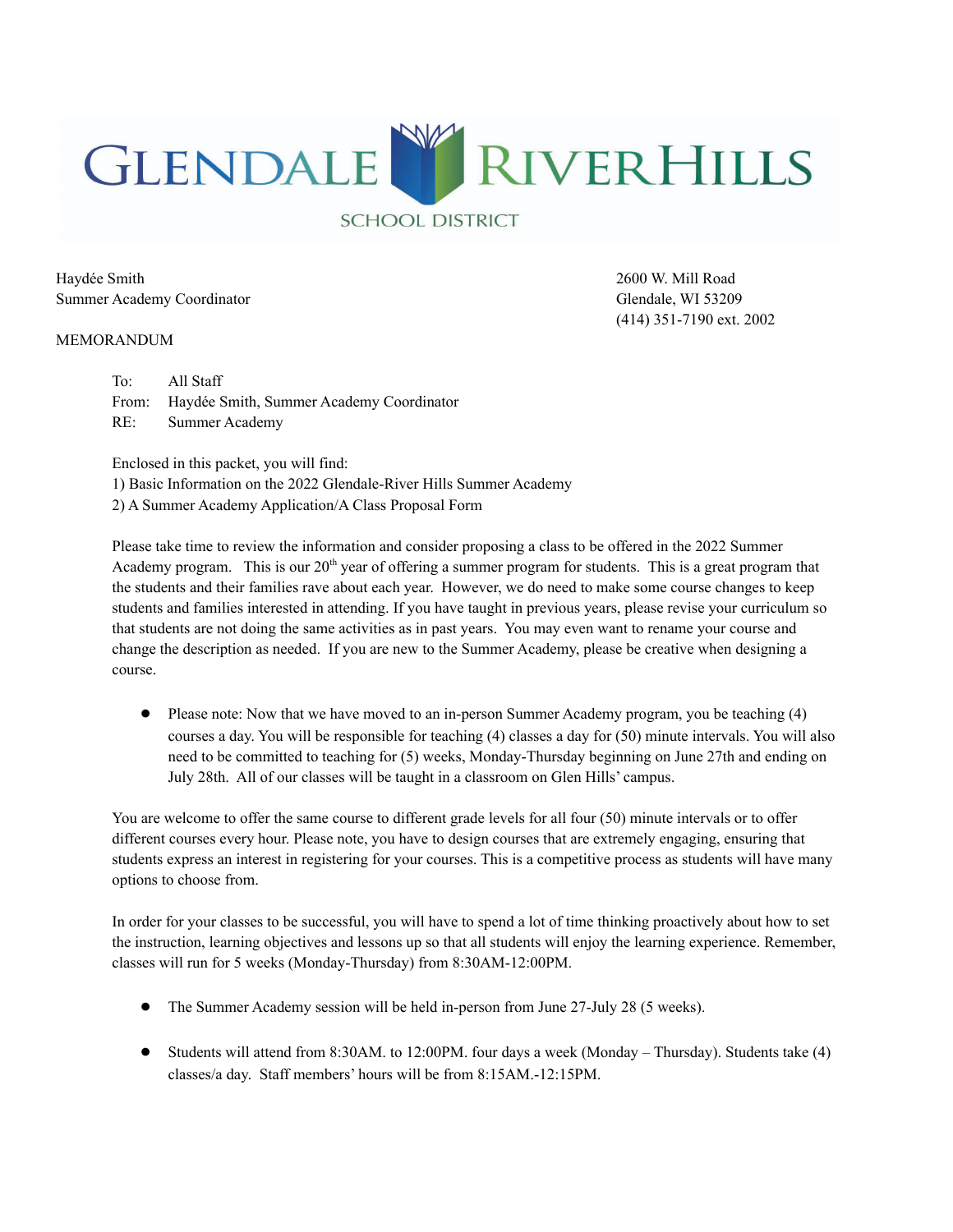- Class sizes will be capped at 20 students per class allowing us to socially distance within the classroom setting.
- Applications and Proposals for course offerings must be made in written form and submitted to both Dr. Haydee Smith & Ms. Zena Perez by 3:00 p.m. on April 1, 2022. No proposals will be accepted after the April 1st deadline. The class offerings must be tied to Wisconsin's Standards and Benchmarks. If you have any questions about a class, please contact Dr. Haydée Smith or Zena Perez.
- Summer Academy teachers will be paid \$32.00 per hour for summer academy classes. You must be willing to teach (4) 50-minute in-person courses a day for (5) weeks. You must be a certified teacher to teach a class.
- The teacher contract will be for (4) classes a day, four days a week -Monday through Thursday beginning on Monday, June 27th and ending on Thursday, July 28<sup>th</sup>.

· **A required in-person staff meeting is scheduled for Thursday, June 23, 2022 from 8:00AM-12:00PM. This meeting will take place in the Glen Hills' Library.**

\*Please note, I would like to have all certified teachers complete the Application for Employment form below indicating that you are interested in teaching in this year's Summer Academy program. This information will be crucial as we determine how many teachers are expressing an interest and when determining how many courses to offer. A headcount will help us significantly in both the planning and preparation stages.

Moving forward, <u>I am requesting that interested certified teachers complete the following (2) things along with</u> submitting a copy of your teaching license issued by DPI:

- Complete the Application for Employment form below **by copying the form, allowing you to edit the form**, so that you can indicate whether or not you are interested in teaching in this year's in-person Summer Academy, would like to be placed in a course that needs an instructor or are willing to sub during the Summer Academy program. Once you have completed the form, please return the form via email to both Dr. Haydee Smith & Ms. Zena Perez by Friday, April 1st.
- For those of you that want to teach in this year's summer academy program, please return the Application for Employment form below with the course proposal information filled out. **Remember to copy the form, allowing you to edit the form** and, once you have completed the form, please email it to both Dr. Haydee Smith & Ms. Zena Perez by Friday, April 1st.

Please return the *Application for Employment & the Course Proposal Forms* **to both Dr. Smith (Summer Academy Coordinator) at [haydee.smith@glendale.k12.wi.us](mailto:haydee.smith@glendale.k12.wi.us) & Ms. Zena Perez (Summer Academy Secretary) at [zena.perez@glendale.k12.wi.us](mailto:zena.perez@glendale.k12.wi.us) by 3:00PM. on Friday, April 1, 2022.**

Thanks, Dr. Smith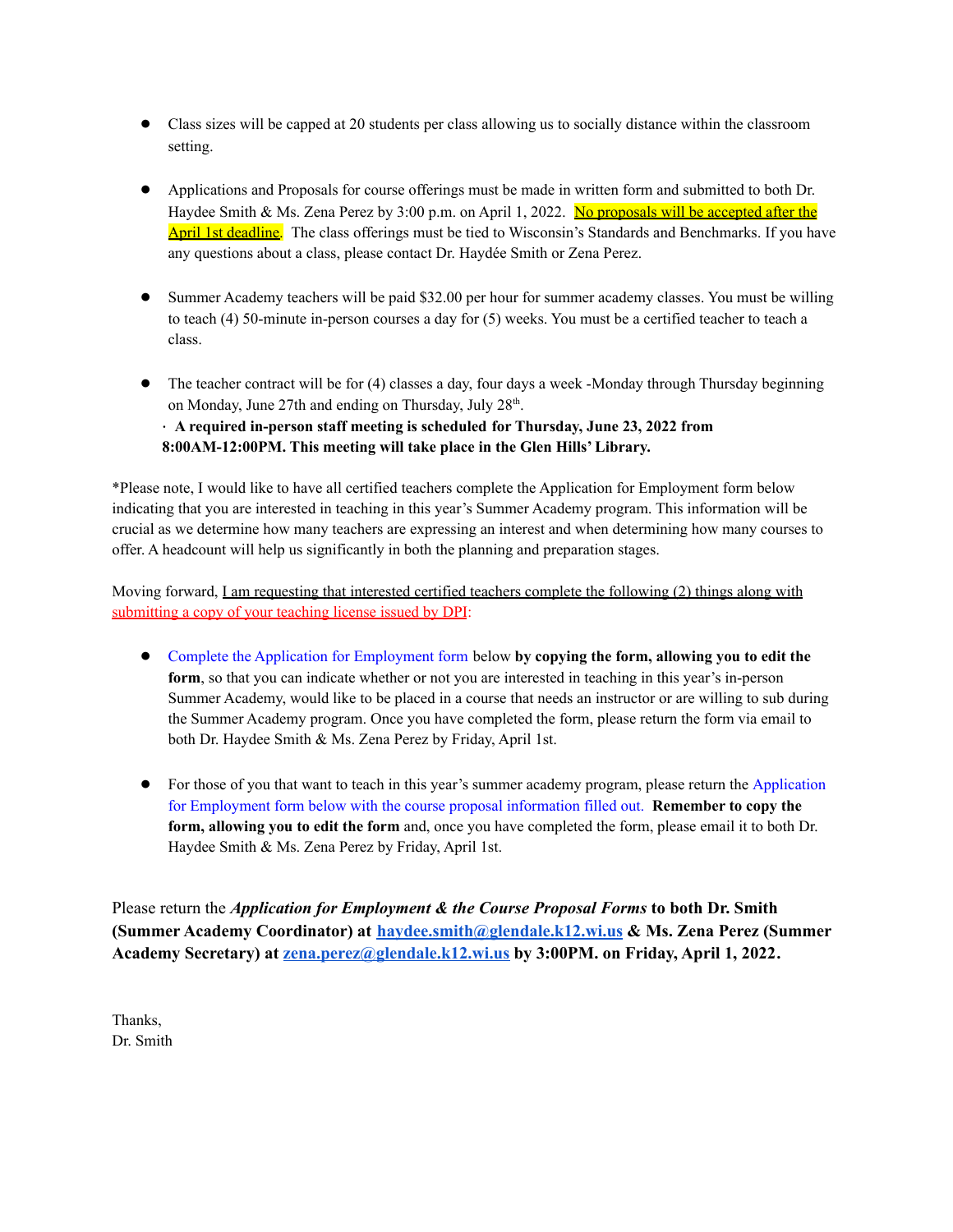## *GLENDALE-RIVER HILLS SCHOOL DISTRICT*

2600 West Mill Road, Glendale, Wisconsin 53209 (414) 351-7170

### **APPLICATION FOR EMPLOYMENT**

#### **CERTIFIED EMPLOYMENT**

# **Position Applied For** *Summer Academy Instructor*

| Name                  |               |                                                                                                          |       |            |  |
|-----------------------|---------------|----------------------------------------------------------------------------------------------------------|-------|------------|--|
|                       | Last          | First                                                                                                    |       |            |  |
| <b>Address</b>        |               |                                                                                                          |       |            |  |
|                       | <b>Street</b> | City                                                                                                     | State | Zip        |  |
| <b>Home Telephone</b> |               | Work Telephone                                                                                           |       | Cell Phone |  |
| <b>Email Address</b>  |               |                                                                                                          |       |            |  |
| Date of application   |               |                                                                                                          |       |            |  |
|                       |               | I am interested in teaching during the 2022 in-person Summer Academy.                                    |       |            |  |
|                       |               | I have submitted a copy of my teaching license issued by DPI.                                            |       |            |  |
|                       |               | Please place me in a class that is in need of an instructor.                                             |       |            |  |
|                       |               | I am interested in being placed on a sub list for the Summer Academy program.                            |       |            |  |
|                       |               | Please note the due date as we will not accept class proposals after the April 1st deadline. You will be |       |            |  |

*notified about the acceptance of your proposal.*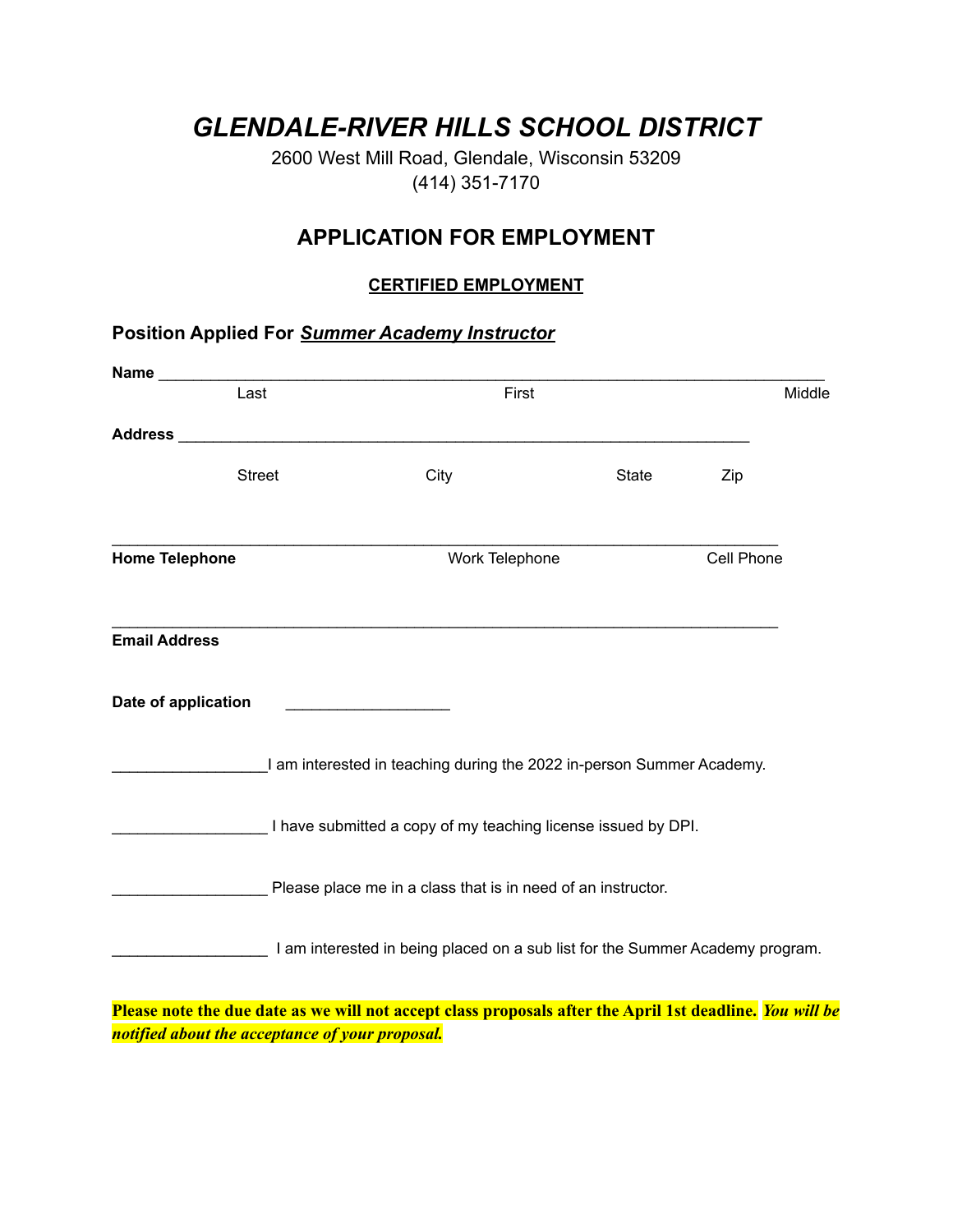Please list the course(s) that you would be interested in teaching:

1. First Course Name:

2. Target Grade Level(s):

3. Description for Summer Academy Bulletin:

4. Alignment with Wisconsin Model Academic Standards: [*Identify no more than five standards per* course; standards available at <http://dpi.wi.gov/standards>; if the oldest kids in any of your classes will be going into grades 6, 7, or 8, use the grade 8 standards; if they are going into  $JK$  – grade 5, use the grade *4 standards.*

 $\mathcal{L}_\mathcal{L} = \{ \mathcal{L}_\mathcal{L} = \{ \mathcal{L}_\mathcal{L} = \{ \mathcal{L}_\mathcal{L} = \{ \mathcal{L}_\mathcal{L} = \{ \mathcal{L}_\mathcal{L} = \{ \mathcal{L}_\mathcal{L} = \{ \mathcal{L}_\mathcal{L} = \{ \mathcal{L}_\mathcal{L} = \{ \mathcal{L}_\mathcal{L} = \{ \mathcal{L}_\mathcal{L} = \{ \mathcal{L}_\mathcal{L} = \{ \mathcal{L}_\mathcal{L} = \{ \mathcal{L}_\mathcal{L} = \{ \mathcal{L}_\mathcal{$ 

 $\mathcal{L}_\mathcal{L} = \mathcal{L}_\mathcal{L} = \mathcal{L}_\mathcal{L} = \mathcal{L}_\mathcal{L} = \mathcal{L}_\mathcal{L} = \mathcal{L}_\mathcal{L} = \mathcal{L}_\mathcal{L} = \mathcal{L}_\mathcal{L} = \mathcal{L}_\mathcal{L} = \mathcal{L}_\mathcal{L} = \mathcal{L}_\mathcal{L} = \mathcal{L}_\mathcal{L} = \mathcal{L}_\mathcal{L} = \mathcal{L}_\mathcal{L} = \mathcal{L}_\mathcal{L} = \mathcal{L}_\mathcal{L} = \mathcal{L}_\mathcal{L}$ 

 $\mathcal{L}_\mathcal{L} = \{ \mathcal{L}_\mathcal{L} = \{ \mathcal{L}_\mathcal{L} = \{ \mathcal{L}_\mathcal{L} = \{ \mathcal{L}_\mathcal{L} = \{ \mathcal{L}_\mathcal{L} = \{ \mathcal{L}_\mathcal{L} = \{ \mathcal{L}_\mathcal{L} = \{ \mathcal{L}_\mathcal{L} = \{ \mathcal{L}_\mathcal{L} = \{ \mathcal{L}_\mathcal{L} = \{ \mathcal{L}_\mathcal{L} = \{ \mathcal{L}_\mathcal{L} = \{ \mathcal{L}_\mathcal{L} = \{ \mathcal{L}_\mathcal{$ 

 $\mathcal{L}_\mathcal{L} = \{ \mathcal{L}_\mathcal{L} = \{ \mathcal{L}_\mathcal{L} = \{ \mathcal{L}_\mathcal{L} = \{ \mathcal{L}_\mathcal{L} = \{ \mathcal{L}_\mathcal{L} = \{ \mathcal{L}_\mathcal{L} = \{ \mathcal{L}_\mathcal{L} = \{ \mathcal{L}_\mathcal{L} = \{ \mathcal{L}_\mathcal{L} = \{ \mathcal{L}_\mathcal{L} = \{ \mathcal{L}_\mathcal{L} = \{ \mathcal{L}_\mathcal{L} = \{ \mathcal{L}_\mathcal{L} = \{ \mathcal{L}_\mathcal{$ 

| Gr 4 or 8 standards? | Subject | <b>Standard Category</b> | Content Standard   Performance Standard |
|----------------------|---------|--------------------------|-----------------------------------------|
|                      |         |                          |                                         |
|                      |         |                          |                                         |
|                      |         |                          |                                         |
|                      |         |                          |                                         |
|                      |         |                          |                                         |
|                      |         |                          |                                         |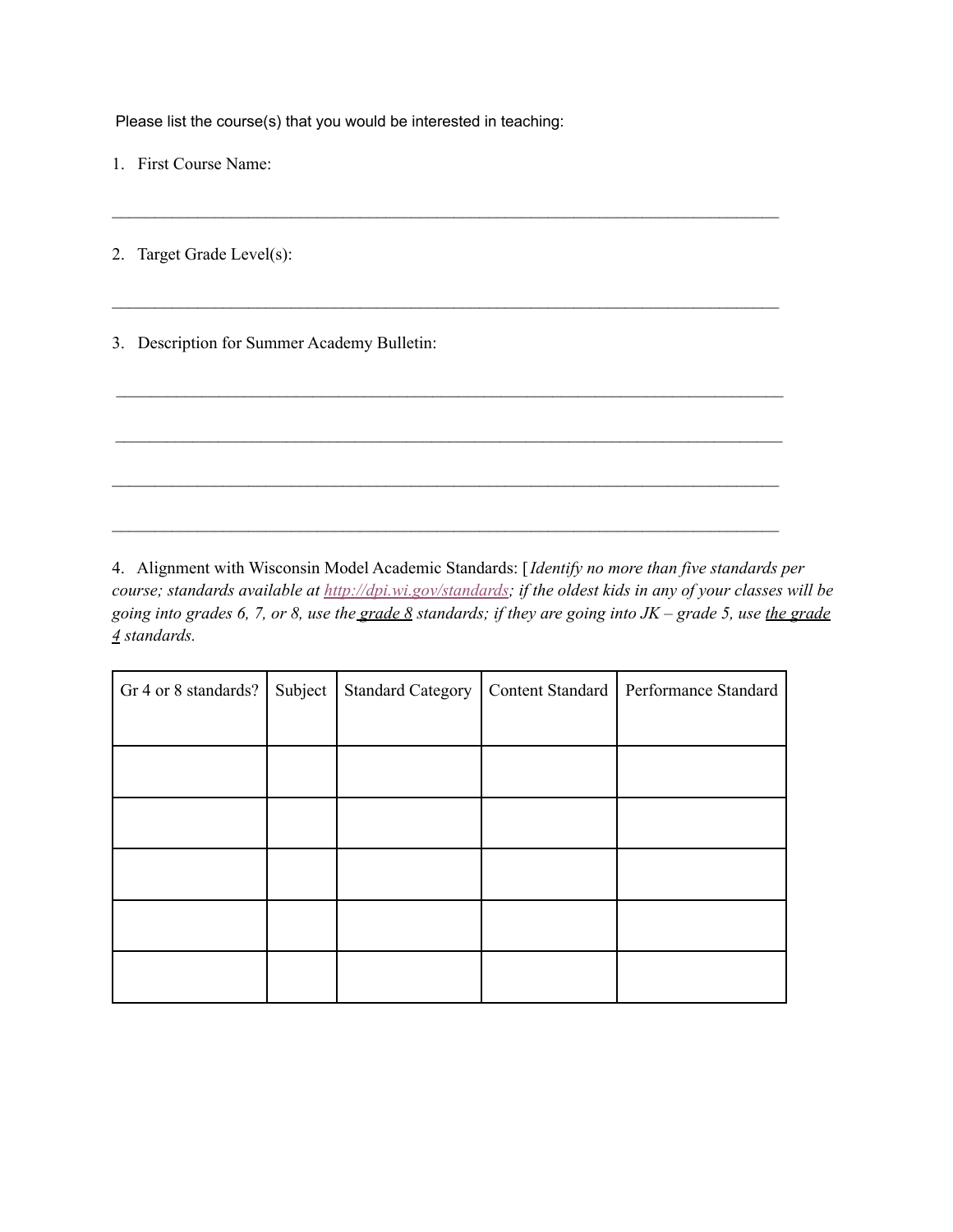1. Second Course Name:

2. Target Grade Level(s):

3. Description for Summer Academy Bulletin:

4. Alignment with Wisconsin Model Academic Standards: [*Identify no more than five standards per* course; standards available at <http://dpi.wi.gov/standards>; if the oldest kids in any of your classes will be going into grades 6, 7, or 8, use the grade 8 standards; if they are going into  $JK$  – grade 5, use the grade *4 standards.*

 $\mathcal{L}_\mathcal{L} = \{ \mathcal{L}_\mathcal{L} = \{ \mathcal{L}_\mathcal{L} = \{ \mathcal{L}_\mathcal{L} = \{ \mathcal{L}_\mathcal{L} = \{ \mathcal{L}_\mathcal{L} = \{ \mathcal{L}_\mathcal{L} = \{ \mathcal{L}_\mathcal{L} = \{ \mathcal{L}_\mathcal{L} = \{ \mathcal{L}_\mathcal{L} = \{ \mathcal{L}_\mathcal{L} = \{ \mathcal{L}_\mathcal{L} = \{ \mathcal{L}_\mathcal{L} = \{ \mathcal{L}_\mathcal{L} = \{ \mathcal{L}_\mathcal{$ 

 $\mathcal{L}_\mathcal{L} = \mathcal{L}_\mathcal{L} = \mathcal{L}_\mathcal{L} = \mathcal{L}_\mathcal{L} = \mathcal{L}_\mathcal{L} = \mathcal{L}_\mathcal{L} = \mathcal{L}_\mathcal{L} = \mathcal{L}_\mathcal{L} = \mathcal{L}_\mathcal{L} = \mathcal{L}_\mathcal{L} = \mathcal{L}_\mathcal{L} = \mathcal{L}_\mathcal{L} = \mathcal{L}_\mathcal{L} = \mathcal{L}_\mathcal{L} = \mathcal{L}_\mathcal{L} = \mathcal{L}_\mathcal{L} = \mathcal{L}_\mathcal{L}$ 

 $\mathcal{L}_\mathcal{L} = \{ \mathcal{L}_\mathcal{L} = \{ \mathcal{L}_\mathcal{L} = \{ \mathcal{L}_\mathcal{L} = \{ \mathcal{L}_\mathcal{L} = \{ \mathcal{L}_\mathcal{L} = \{ \mathcal{L}_\mathcal{L} = \{ \mathcal{L}_\mathcal{L} = \{ \mathcal{L}_\mathcal{L} = \{ \mathcal{L}_\mathcal{L} = \{ \mathcal{L}_\mathcal{L} = \{ \mathcal{L}_\mathcal{L} = \{ \mathcal{L}_\mathcal{L} = \{ \mathcal{L}_\mathcal{L} = \{ \mathcal{L}_\mathcal{$ 

 $\mathcal{L}_\mathcal{L} = \mathcal{L}_\mathcal{L} = \mathcal{L}_\mathcal{L} = \mathcal{L}_\mathcal{L} = \mathcal{L}_\mathcal{L} = \mathcal{L}_\mathcal{L} = \mathcal{L}_\mathcal{L} = \mathcal{L}_\mathcal{L} = \mathcal{L}_\mathcal{L} = \mathcal{L}_\mathcal{L} = \mathcal{L}_\mathcal{L} = \mathcal{L}_\mathcal{L} = \mathcal{L}_\mathcal{L} = \mathcal{L}_\mathcal{L} = \mathcal{L}_\mathcal{L} = \mathcal{L}_\mathcal{L} = \mathcal{L}_\mathcal{L}$ 

 $\mathcal{L}_\mathcal{L} = \{ \mathcal{L}_\mathcal{L} = \{ \mathcal{L}_\mathcal{L} = \{ \mathcal{L}_\mathcal{L} = \{ \mathcal{L}_\mathcal{L} = \{ \mathcal{L}_\mathcal{L} = \{ \mathcal{L}_\mathcal{L} = \{ \mathcal{L}_\mathcal{L} = \{ \mathcal{L}_\mathcal{L} = \{ \mathcal{L}_\mathcal{L} = \{ \mathcal{L}_\mathcal{L} = \{ \mathcal{L}_\mathcal{L} = \{ \mathcal{L}_\mathcal{L} = \{ \mathcal{L}_\mathcal{L} = \{ \mathcal{L}_\mathcal{$ 

| Gr 4 or 8 standards? | Subject | <b>Standard Category</b> | Content Standard   Performance Standard |
|----------------------|---------|--------------------------|-----------------------------------------|
|                      |         |                          |                                         |
|                      |         |                          |                                         |
|                      |         |                          |                                         |
|                      |         |                          |                                         |
|                      |         |                          |                                         |
|                      |         |                          |                                         |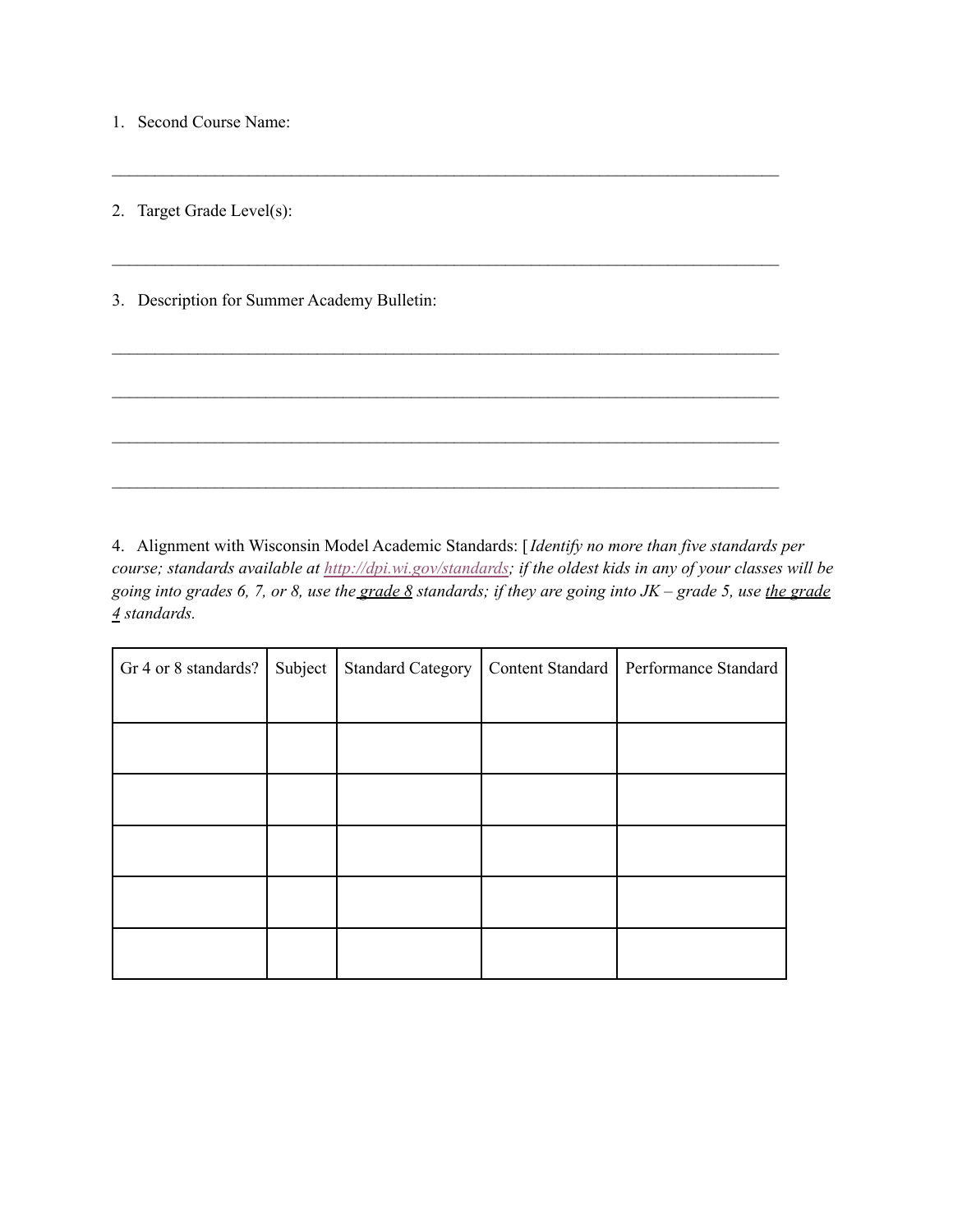1. Third Course Name:

2. Target Grade Level(s):

3. Description for Summer Academy Bulletin:

4. Alignment with Wisconsin Model Academic Standards: [*Identify no more than five standards per* course; standards available at <http://dpi.wi.gov/standards>; if the oldest kids in any of your classes will be going into grades 6, 7, or 8, use the grade  $8$  standards; if they are going into  $JK$  – grade 5, use the grade *4 standards.*

 $\mathcal{L}_\mathcal{L} = \{ \mathcal{L}_\mathcal{L} = \{ \mathcal{L}_\mathcal{L} = \{ \mathcal{L}_\mathcal{L} = \{ \mathcal{L}_\mathcal{L} = \{ \mathcal{L}_\mathcal{L} = \{ \mathcal{L}_\mathcal{L} = \{ \mathcal{L}_\mathcal{L} = \{ \mathcal{L}_\mathcal{L} = \{ \mathcal{L}_\mathcal{L} = \{ \mathcal{L}_\mathcal{L} = \{ \mathcal{L}_\mathcal{L} = \{ \mathcal{L}_\mathcal{L} = \{ \mathcal{L}_\mathcal{L} = \{ \mathcal{L}_\mathcal{$ 

 $\mathcal{L}_\mathcal{L} = \{ \mathcal{L}_\mathcal{L} = \{ \mathcal{L}_\mathcal{L} = \{ \mathcal{L}_\mathcal{L} = \{ \mathcal{L}_\mathcal{L} = \{ \mathcal{L}_\mathcal{L} = \{ \mathcal{L}_\mathcal{L} = \{ \mathcal{L}_\mathcal{L} = \{ \mathcal{L}_\mathcal{L} = \{ \mathcal{L}_\mathcal{L} = \{ \mathcal{L}_\mathcal{L} = \{ \mathcal{L}_\mathcal{L} = \{ \mathcal{L}_\mathcal{L} = \{ \mathcal{L}_\mathcal{L} = \{ \mathcal{L}_\mathcal{$ 

 $\mathcal{L}_\mathcal{L} = \mathcal{L}_\mathcal{L} = \mathcal{L}_\mathcal{L} = \mathcal{L}_\mathcal{L} = \mathcal{L}_\mathcal{L} = \mathcal{L}_\mathcal{L} = \mathcal{L}_\mathcal{L} = \mathcal{L}_\mathcal{L} = \mathcal{L}_\mathcal{L} = \mathcal{L}_\mathcal{L} = \mathcal{L}_\mathcal{L} = \mathcal{L}_\mathcal{L} = \mathcal{L}_\mathcal{L} = \mathcal{L}_\mathcal{L} = \mathcal{L}_\mathcal{L} = \mathcal{L}_\mathcal{L} = \mathcal{L}_\mathcal{L}$ 

 $\mathcal{L}_\mathcal{L} = \{ \mathcal{L}_\mathcal{L} = \{ \mathcal{L}_\mathcal{L} = \{ \mathcal{L}_\mathcal{L} = \{ \mathcal{L}_\mathcal{L} = \{ \mathcal{L}_\mathcal{L} = \{ \mathcal{L}_\mathcal{L} = \{ \mathcal{L}_\mathcal{L} = \{ \mathcal{L}_\mathcal{L} = \{ \mathcal{L}_\mathcal{L} = \{ \mathcal{L}_\mathcal{L} = \{ \mathcal{L}_\mathcal{L} = \{ \mathcal{L}_\mathcal{L} = \{ \mathcal{L}_\mathcal{L} = \{ \mathcal{L}_\mathcal{$ 

 $\mathcal{L}_\mathcal{L} = \mathcal{L}_\mathcal{L} = \mathcal{L}_\mathcal{L} = \mathcal{L}_\mathcal{L} = \mathcal{L}_\mathcal{L} = \mathcal{L}_\mathcal{L} = \mathcal{L}_\mathcal{L} = \mathcal{L}_\mathcal{L} = \mathcal{L}_\mathcal{L} = \mathcal{L}_\mathcal{L} = \mathcal{L}_\mathcal{L} = \mathcal{L}_\mathcal{L} = \mathcal{L}_\mathcal{L} = \mathcal{L}_\mathcal{L} = \mathcal{L}_\mathcal{L} = \mathcal{L}_\mathcal{L} = \mathcal{L}_\mathcal{L}$ 

| Gr 4 or 8 standards? | Subject | <b>Standard Category</b> | Content Standard | Performance Standard |
|----------------------|---------|--------------------------|------------------|----------------------|
|                      |         |                          |                  |                      |
|                      |         |                          |                  |                      |
|                      |         |                          |                  |                      |
|                      |         |                          |                  |                      |
|                      |         |                          |                  |                      |
|                      |         |                          |                  |                      |